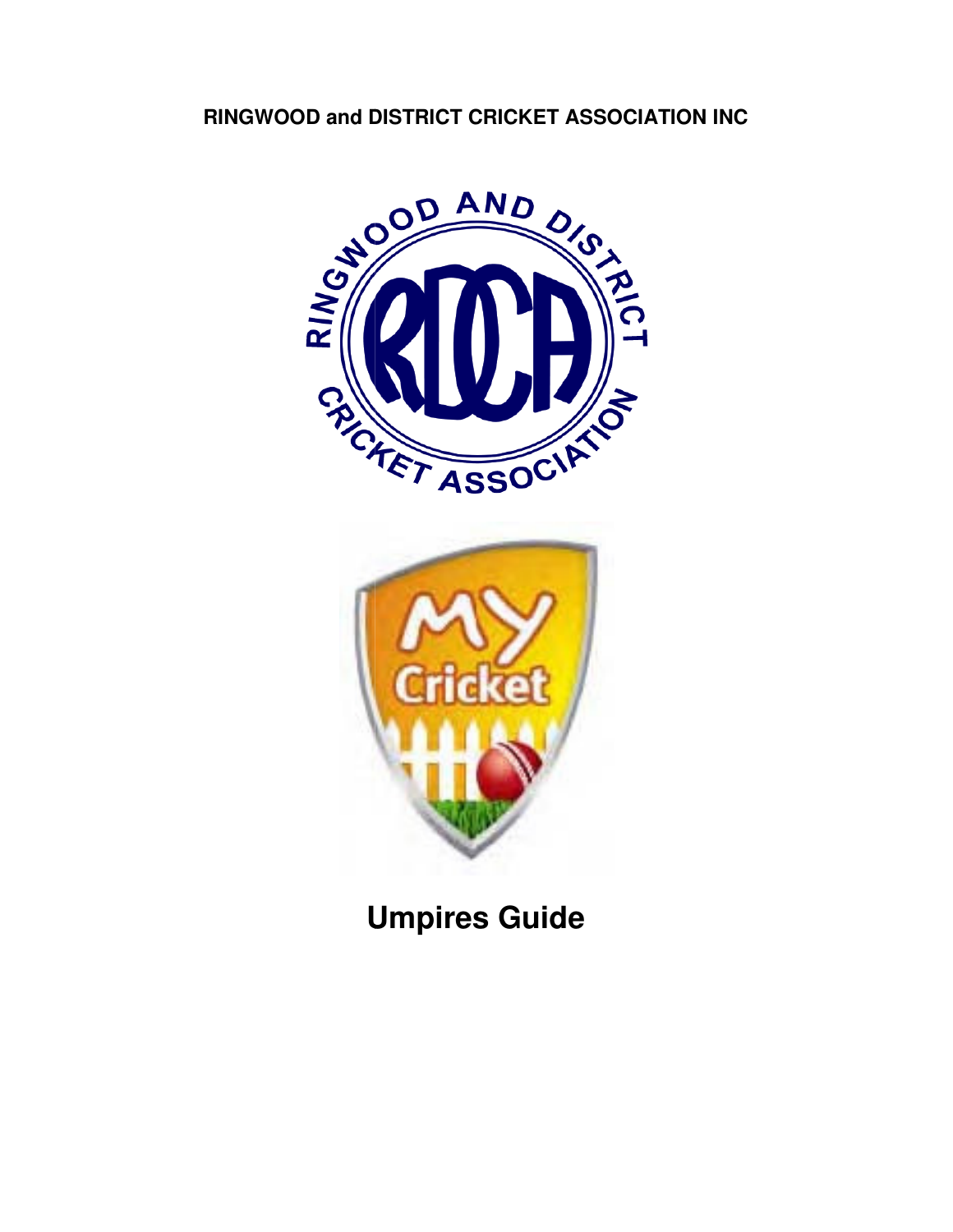# **Table of Contents**

### **Contents**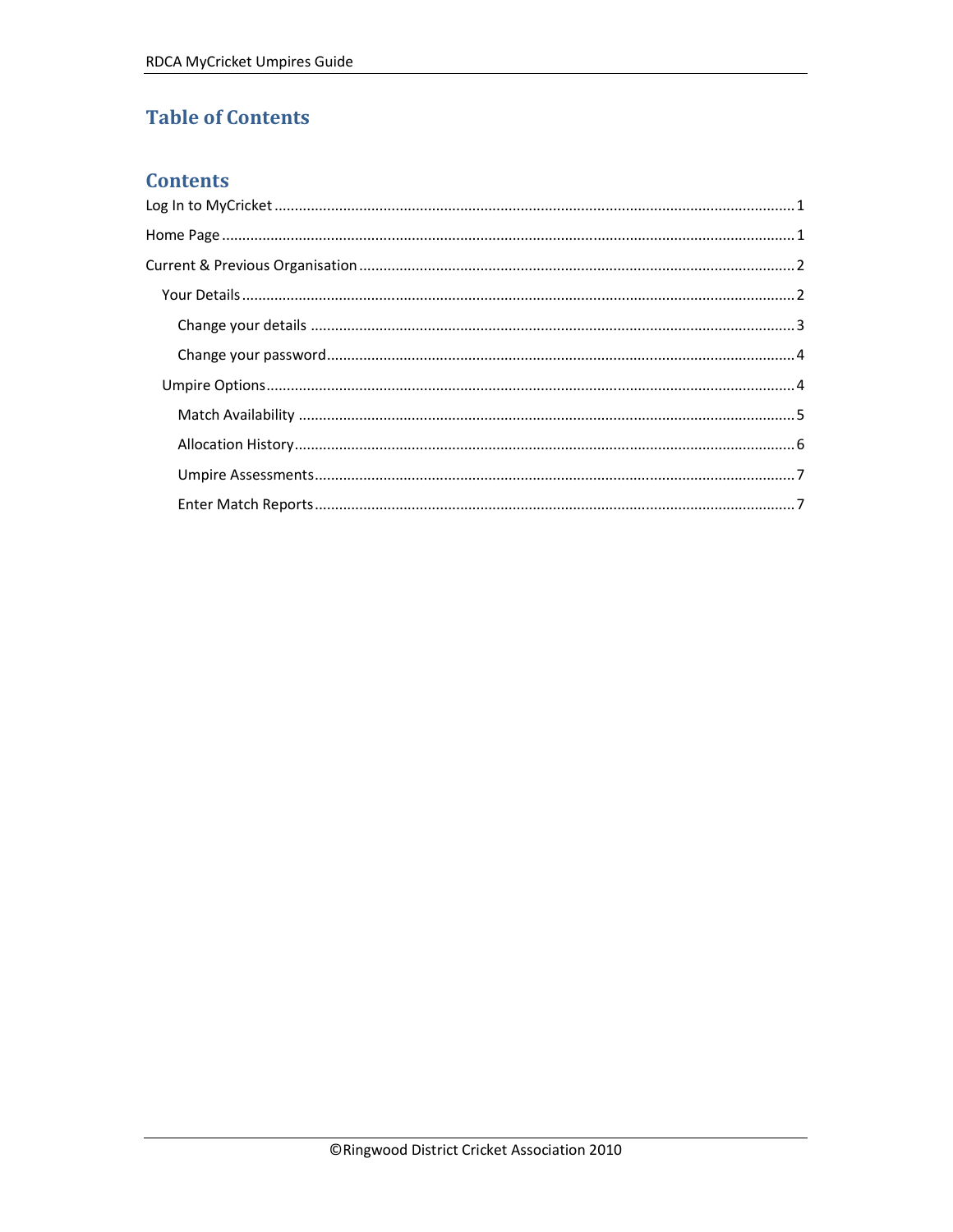## Log In to MyCricket

Use your participant Id to log in to MyCricket.

## Home Page

Once the umpire has logged in they should see the following screen.

If you don't,

• Click on the home page link in the top left corner.



Details that are included here are:

- Your details tab;
	- o Change your details;
	- o Change your password;
	- o Current and Previous Organisations;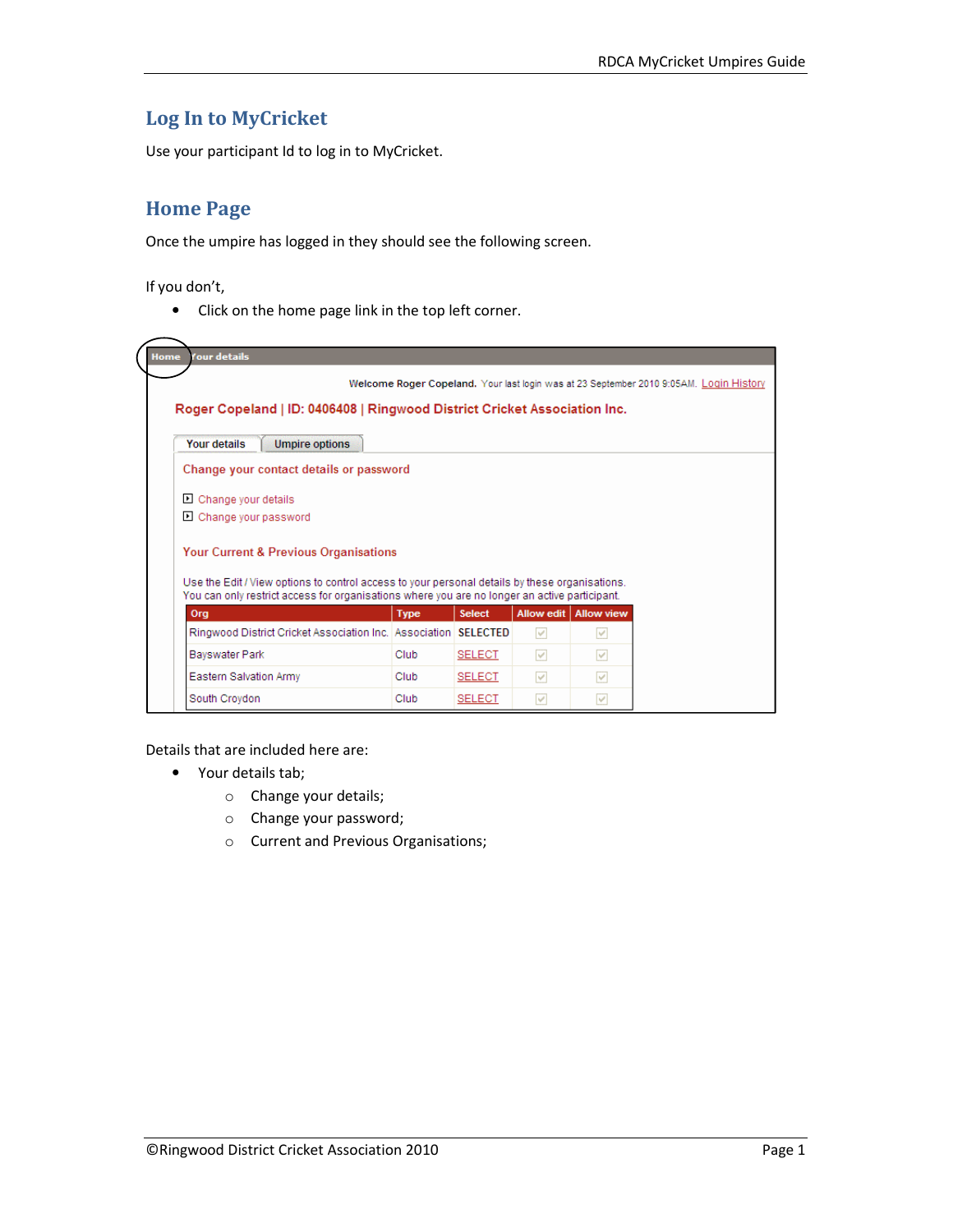# Current & Previous Organisation

If you have previously been involved with another club as a player or another association as an umpire or official they will be listed here.

| <b>Your Current &amp; Previous Organisations</b>                                                                                                                                                |             |               |                   |                   |
|-------------------------------------------------------------------------------------------------------------------------------------------------------------------------------------------------|-------------|---------------|-------------------|-------------------|
| Use the Edit / View options to control access to your personal details by these organisations.<br>You can only restrict access for organisations where you are no longer an active participant. |             |               |                   |                   |
| Org                                                                                                                                                                                             | <b>Type</b> | <b>Select</b> | <b>Allow edit</b> | <b>Allow view</b> |
| Ringwood District Cricket Association Inc. Association   SELECTED                                                                                                                               |             |               |                   |                   |
| <b>Bayswater Park</b>                                                                                                                                                                           | Club        | <b>SELECT</b> | v                 | V                 |
| Eastern Salvation Army                                                                                                                                                                          | Club        | <b>SELECT</b> | v                 | M                 |
| South Crovdon                                                                                                                                                                                   | Club        | SELECT        |                   | v                 |

• Click on the RDCA Association, Select link if not already selected;

### Your Details

The Your Details tab allows you change your personal details and your password.

| <b>Your details</b><br><b>Umpire options</b> |
|----------------------------------------------|
| Change your contact details or password      |
| □ Change your details                        |
| D Change your password                       |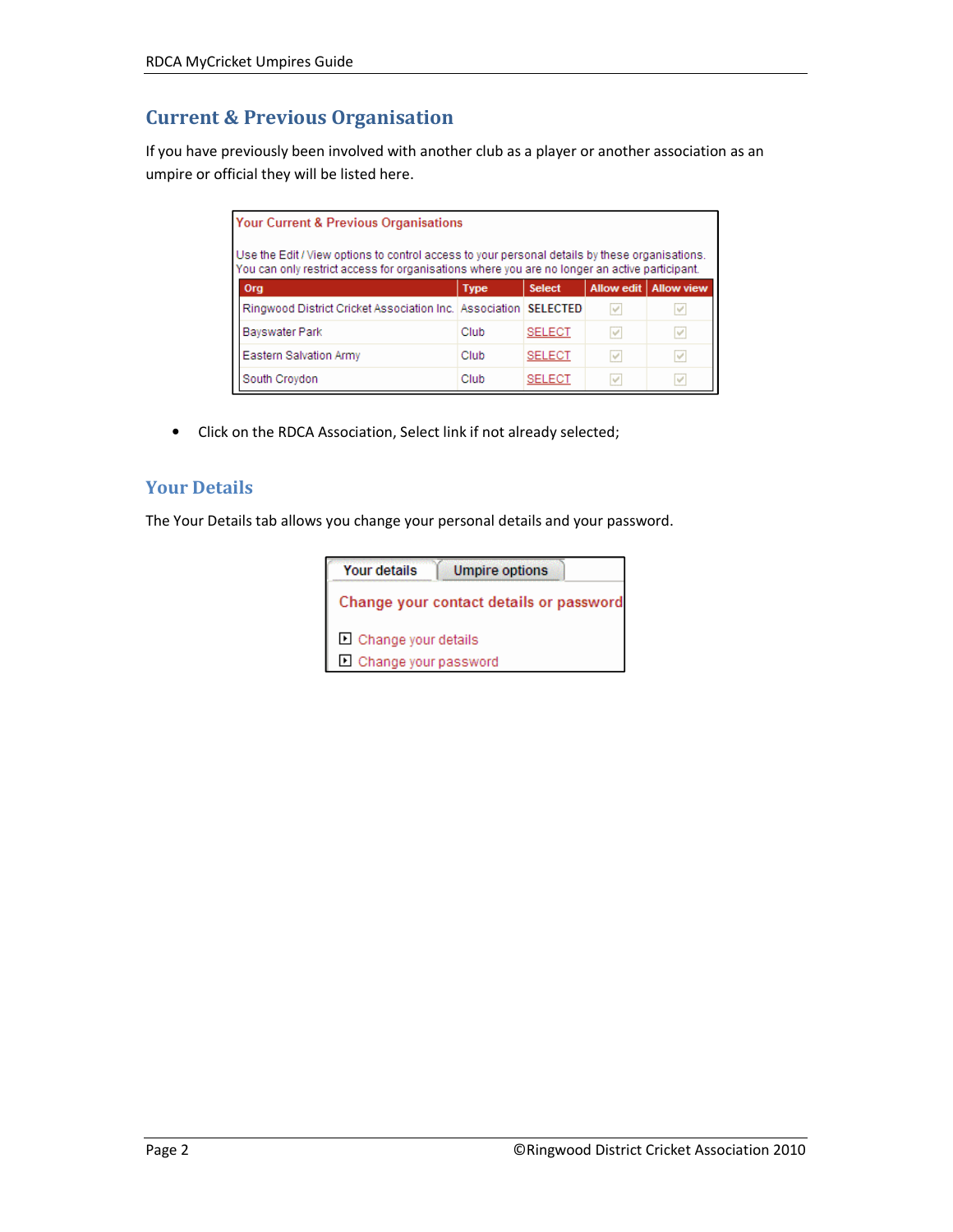#### Change your details

You can change your personal details such as address, phone numbers etc.

• Click on the Change your details link;

| <b>Edit your details</b><br>2 Help on this topic                                                            |                                                               |
|-------------------------------------------------------------------------------------------------------------|---------------------------------------------------------------|
| General                                                                                                     |                                                               |
| Personal Details <b>D</b> Roles <b>D</b> Custom Fields <b>D</b> Payments <b>D</b> Audit <b>D</b> Admin<br>п |                                                               |
| Title                                                                                                       | Select V                                                      |
| First Name *                                                                                                | Roger                                                         |
| Middle Name / Initial                                                                                       |                                                               |
| Last Name *                                                                                                 | Copeland                                                      |
| Date of Birth *                                                                                             | 29/09/1968<br>(dd/mm/yyyy)                                    |
| <b>Country of Birth</b>                                                                                     |                                                               |
| Gender <sup>*</sup>                                                                                         | ⊙ Male O Female                                               |
| Email $*$                                                                                                   | copeland@rdca.com<br>No email                                 |
|                                                                                                             | Note: separate multiple email addresses with a semi-colon (;) |

• Adjust details as required;

Always remember that you must click on the Update button at the bottom of the screen for any changes to be saved.

• Click on the  $\begin{bmatrix} \text{Update} \\ \text{button}; \end{bmatrix}$ 

The following message will be displayed.



• Click on the OK button;

The following message will be displayed.

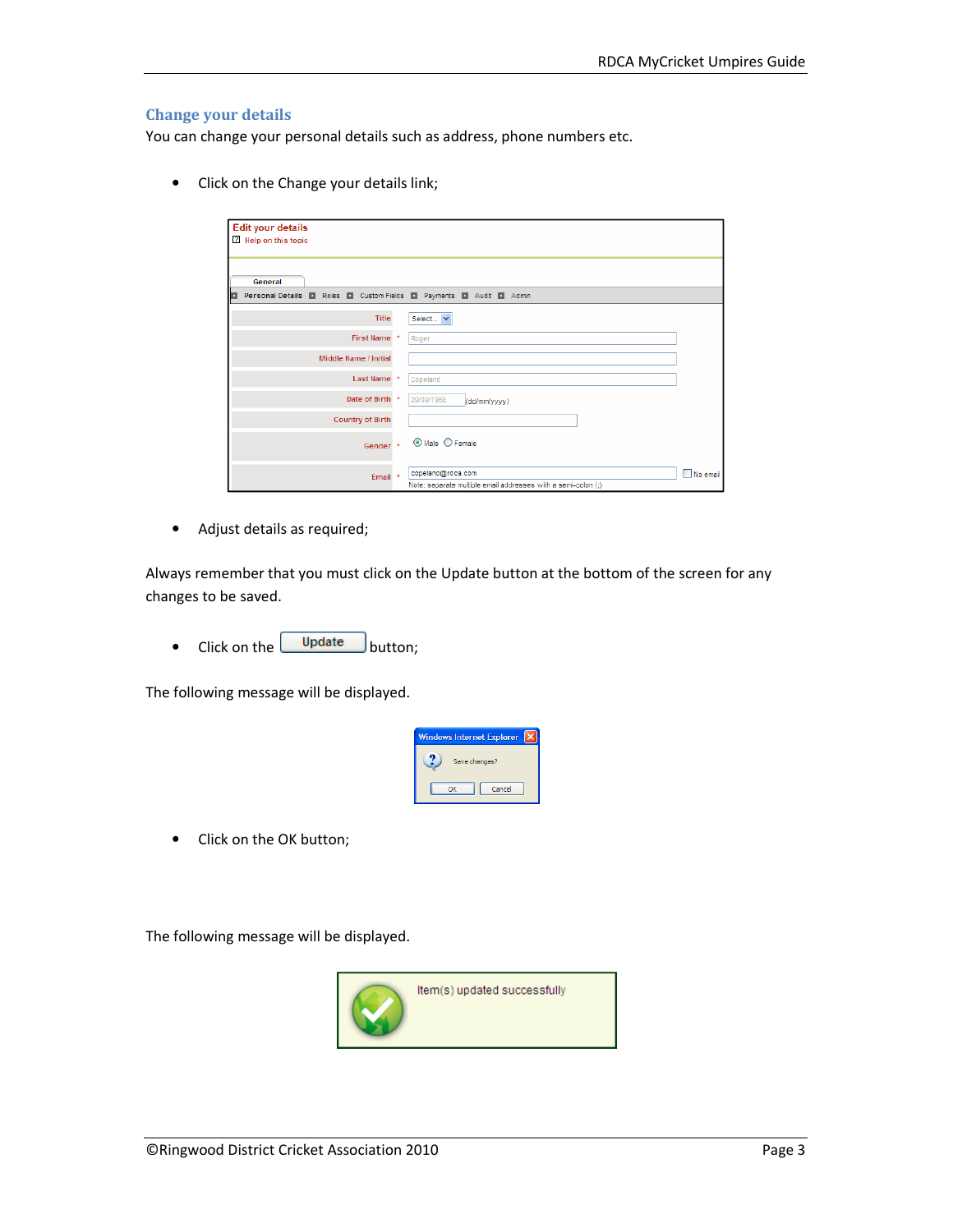#### Change your password

You can change your password if necessary.

• Click on the Change your password link;

| <b>Change Password</b><br>2 Help on this topic |        |                        |
|------------------------------------------------|--------|------------------------|
|                                                |        |                        |
| <b>Change Password</b><br>Login ID             | 406408 |                        |
| <b>Current Password</b>                        |        |                        |
| <b>New Password</b>                            |        |                        |
| <b>New Password</b><br>(confirm)               |        |                        |
|                                                |        | <b>Change Password</b> |

- Enter the current password;
- Enter the New Password;
- Re-enter the New Password;
- Click on the Change Password button;

### Umpire Options

The Umpire option can be accessed via the umpire options tab.

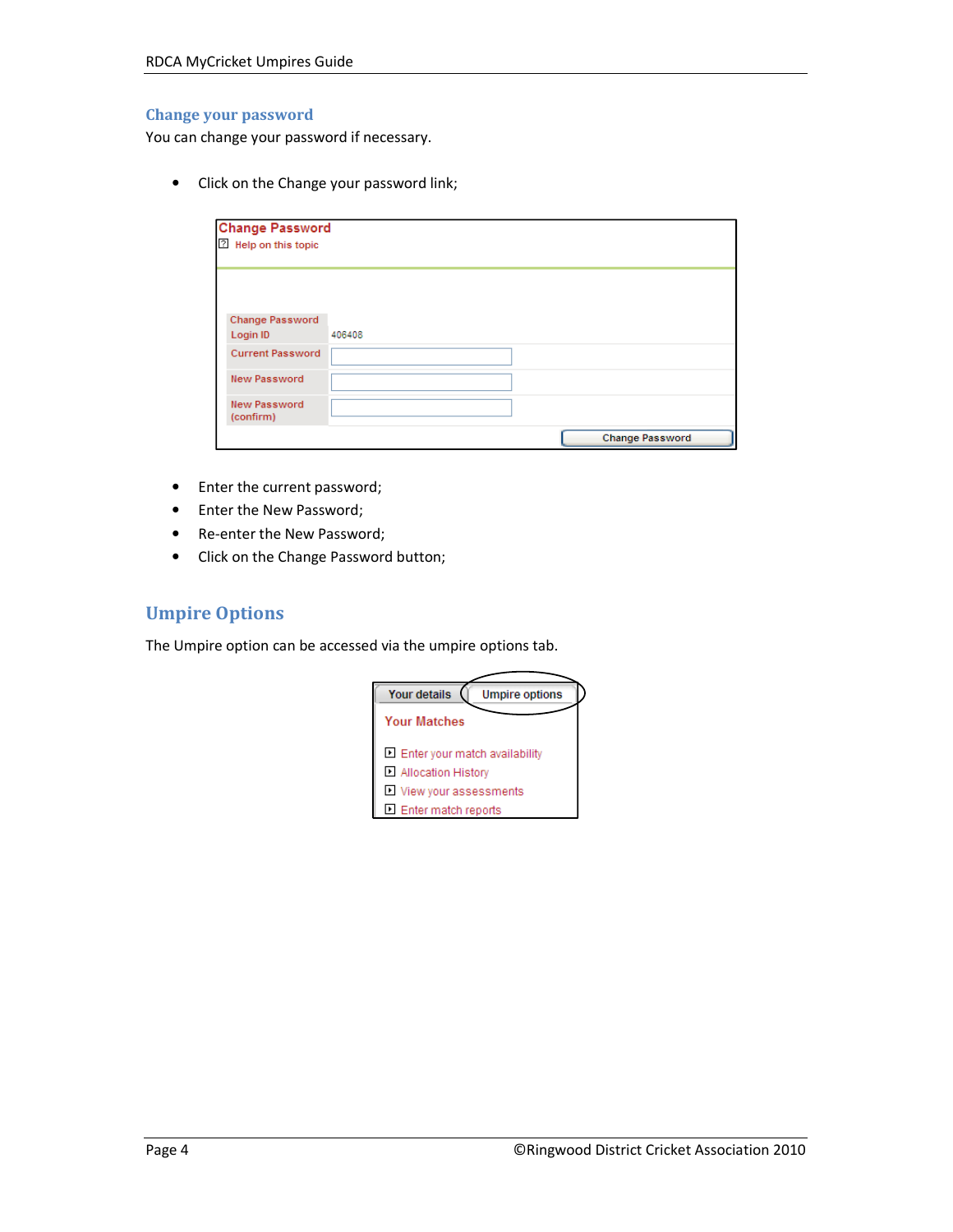#### Match Availability

Umpires can record the dates that they are unavailable to assist in scheduling appointments.

• Click on the Enter your match availability link;



- Click on the Availability drop down list for the required match;
- Select the appropriate option;

| Season 2010/2011 | Go                               |                |
|------------------|----------------------------------|----------------|
|                  | Availability of: Copeland, Roger |                |
|                  |                                  |                |
| <b>Date</b>      | <b>Availability</b>              | <b>Comment</b> |
| Fri 8 Oct 10     | Please select V                  |                |
| Sat 9 Oct 10     | v<br>Unavailable                 |                |
| Sun 10 Oct 10    | Unavailable<br>×                 |                |
| Fri 15 Oct 10    | Please select V                  |                |
| Sat 16 Oct 10    | Unavailable<br>v                 |                |
| Sun 17 Oct 10    | Unavailable<br>×                 |                |
| Fri 22 Oct 10    | Please select V                  |                |

After making the necessary selections;

• Click on the  $\Box$  Update button

The following message will be displayed.



• Click on the OK button;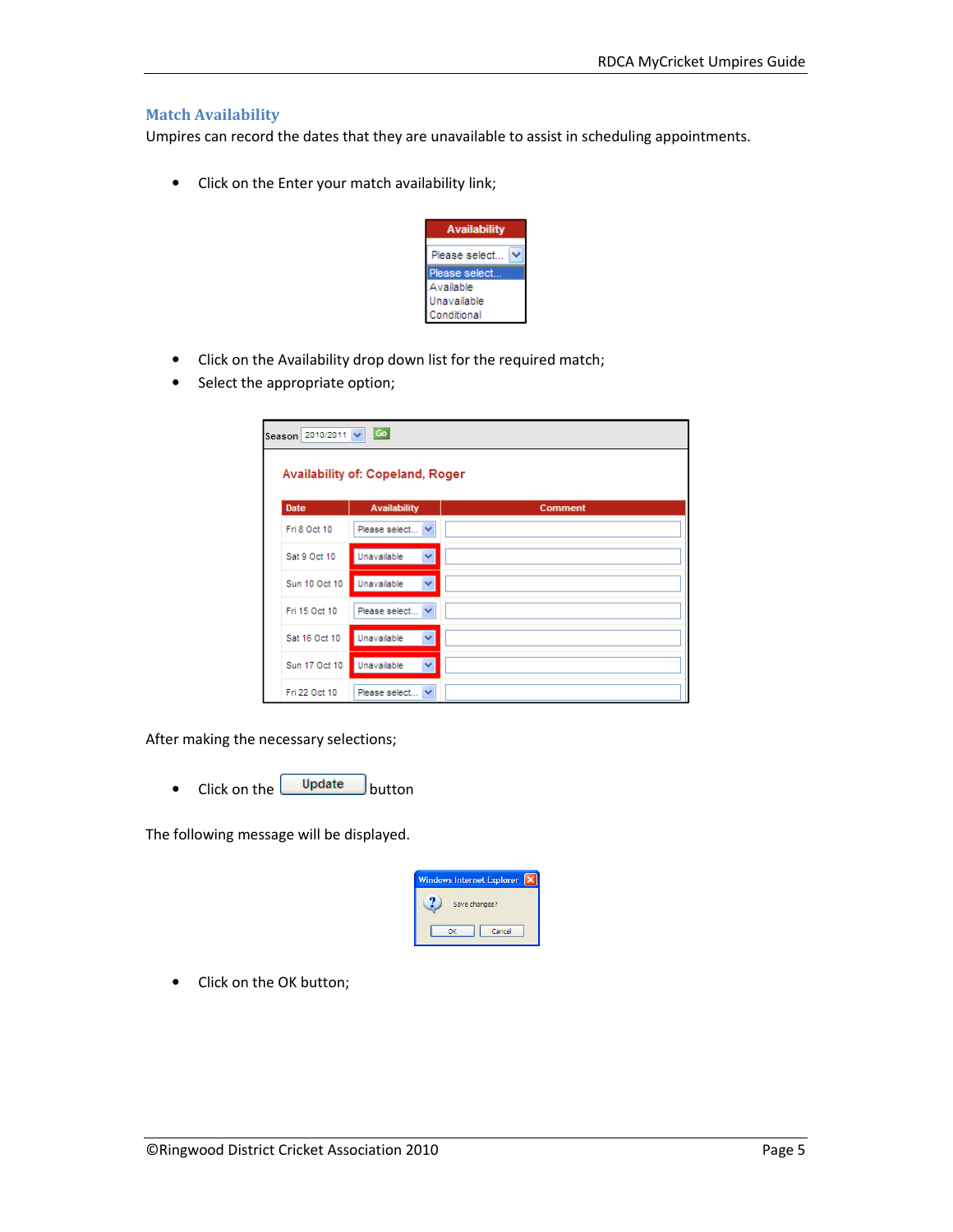The following message will be displayed.



#### Allocation History

The umpire's allocation history can also be viewed.

- Click on the Allocation History link;
- Select the correct season;

Details of matches will be displayed.

| <b>Club Name</b><br><b>Bayswater Park</b><br>Croydon North                                                                            | <b>Num of Appearances</b><br>$\blacksquare$<br>1<br>1<br>1<br>1<br>1<br><b>Date</b>                   | <b>Role Name</b><br>Call offs<br>Umpire1 (Day1)<br>Umpire1 (Day2)<br>Number of appearances by panel<br><b>Panel Name</b><br>U18-1                    |              | Num of<br><b>Appearances</b><br>$\bullet$<br>3<br>1<br><b>Num of</b><br><b>Appearances</b><br>$\ddot{\phantom{0}}$ |
|---------------------------------------------------------------------------------------------------------------------------------------|-------------------------------------------------------------------------------------------------------|------------------------------------------------------------------------------------------------------------------------------------------------------|--------------|--------------------------------------------------------------------------------------------------------------------|
|                                                                                                                                       |                                                                                                       |                                                                                                                                                      |              |                                                                                                                    |
|                                                                                                                                       |                                                                                                       |                                                                                                                                                      |              |                                                                                                                    |
|                                                                                                                                       |                                                                                                       |                                                                                                                                                      |              |                                                                                                                    |
| <b>Heathmont Baptist</b><br>Montrose<br>Mooroolbark<br>South Croydon<br><b>Club Name</b><br><b>Heathmont Baptist</b><br>Croydon North |                                                                                                       |                                                                                                                                                      |              |                                                                                                                    |
|                                                                                                                                       |                                                                                                       |                                                                                                                                                      |              |                                                                                                                    |
| Last 10 clubs allocated to                                                                                                            |                                                                                                       |                                                                                                                                                      |              |                                                                                                                    |
|                                                                                                                                       |                                                                                                       |                                                                                                                                                      |              |                                                                                                                    |
|                                                                                                                                       |                                                                                                       |                                                                                                                                                      |              |                                                                                                                    |
|                                                                                                                                       |                                                                                                       |                                                                                                                                                      |              |                                                                                                                    |
|                                                                                                                                       |                                                                                                       |                                                                                                                                                      |              |                                                                                                                    |
|                                                                                                                                       | 19/12/2009 8:25 AM                                                                                    | Umpire1 (Day2)                                                                                                                                       | View         |                                                                                                                    |
|                                                                                                                                       | 19/12/2009 8:25 AM                                                                                    | Umpire1 (Day2)                                                                                                                                       | View         |                                                                                                                    |
|                                                                                                                                       |                                                                                                       |                                                                                                                                                      |              |                                                                                                                    |
| <b>Heathmont Baptist</b>                                                                                                              | 12/12/2009 8:25 AM                                                                                    | Umpire1 (Day1)                                                                                                                                       | View         |                                                                                                                    |
| Croydon North<br>Montrose                                                                                                             | 12/12/2009 8:25 AM<br>3/10/2009 1:00 PM                                                               | Umpire1 (Day1)                                                                                                                                       | View<br>View |                                                                                                                    |
| Bayswater Park                                                                                                                        | 3/10/2009 1:00 PM                                                                                     | Umpire1 (Day1)                                                                                                                                       | View         |                                                                                                                    |
| Mooroolbark                                                                                                                           | 3/10/2009 1:00 PM                                                                                     | Umpire1 (Day1)<br>Umpire1 (Day1)                                                                                                                     | View         |                                                                                                                    |
| South Croydon                                                                                                                         | 3/10/2009 1:00 PM                                                                                     | Umpire1 (Day1)                                                                                                                                       | View         |                                                                                                                    |
|                                                                                                                                       |                                                                                                       |                                                                                                                                                      |              |                                                                                                                    |
|                                                                                                                                       |                                                                                                       |                                                                                                                                                      |              |                                                                                                                    |
|                                                                                                                                       |                                                                                                       |                                                                                                                                                      |              |                                                                                                                    |
|                                                                                                                                       |                                                                                                       |                                                                                                                                                      |              |                                                                                                                    |
|                                                                                                                                       |                                                                                                       |                                                                                                                                                      |              |                                                                                                                    |
|                                                                                                                                       |                                                                                                       |                                                                                                                                                      |              |                                                                                                                    |
|                                                                                                                                       |                                                                                                       | Umpire1 (Day1) I Under 18-1: Croydon North CC v Heathmont Baptist CC (Rnd 6)                                                                         |              |                                                                                                                    |
| 12 Dec 09 8:25AM<br>3 Oct 09 1:00 PM                                                                                                  |                                                                                                       | Umpire1 (Day1) [2] Club Testing Grade: Montrose v Bayswater Park (Rnd 1)<br>Umpire1 (Day1) E Club Testing Grade: Mooroolbark v South Croydon (Rnd 1) |              |                                                                                                                    |
| All allocation days for selected season<br><b>Date</b><br>19 Dec 09 8:25AM                                                            | Role<br><b>Match</b><br>Umpire1 (Day2) El Under 18-1: Croydon North CC v Heathmont Baptist CC (Rnd 6) |                                                                                                                                                      |              |                                                                                                                    |

• Click on links to view match information;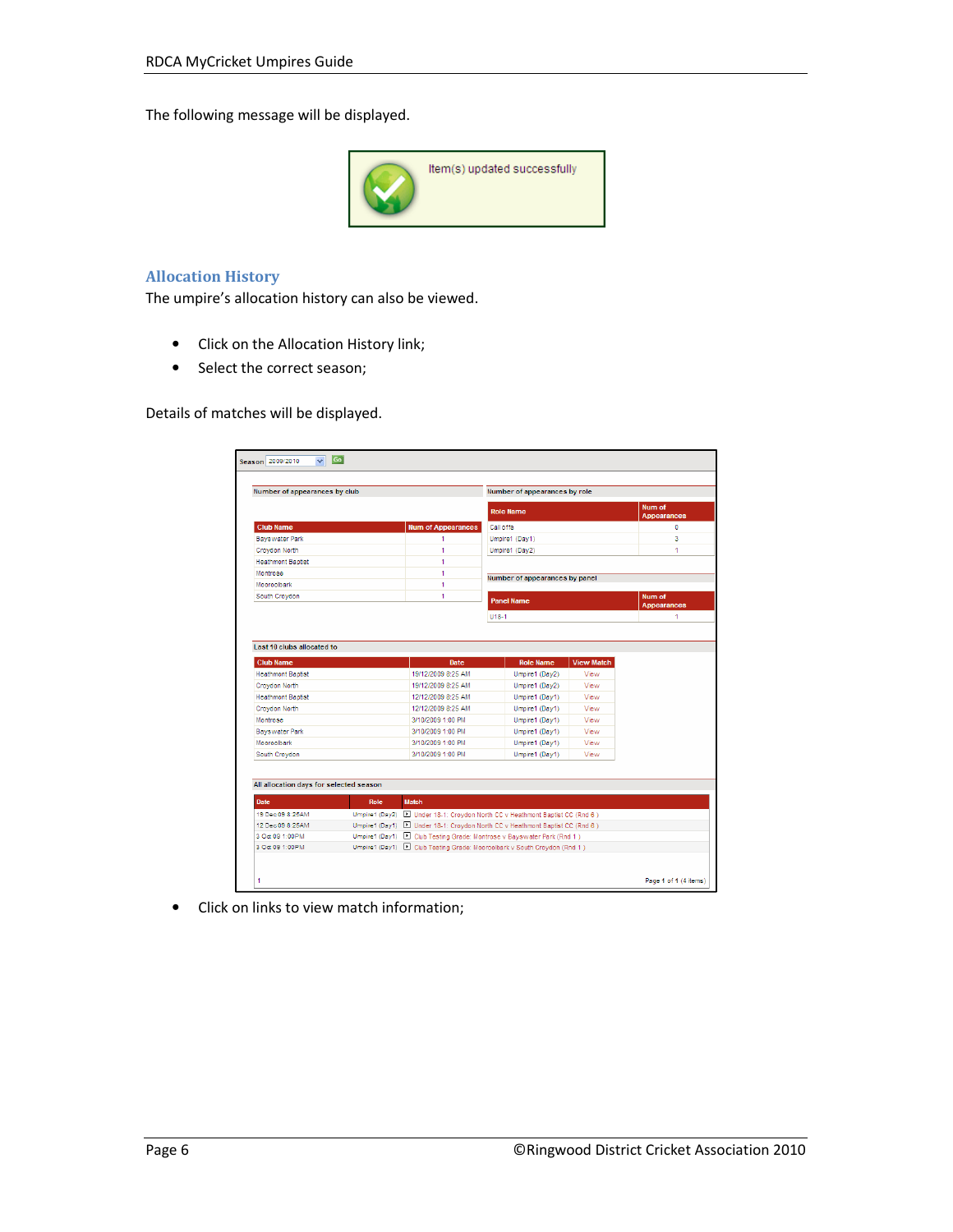#### Umpire Assessments

The umpire's assessments can also be viewed.

• Click on the View your assessments link;

Details of matches will be displayed.

**View Umpire Assessment** 

**Umpire: Roger Copeland** 

No umpire assessments have been submitted for this umpire

#### Enter Match Reports

The umpire's reports can be entered for applicable matches.

• Click on the Enter match reports;

The matches that have been allocated to the umpire will be displayed.

|                    | Display list of reports for umpires |                  |  |                                             |                       |
|--------------------|-------------------------------------|------------------|--|---------------------------------------------|-----------------------|
| Season 2009/2010 v | Go                                  |                  |  |                                             |                       |
|                    |                                     |                  |  |                                             |                       |
| Round              | Grade                               | <b>Home Team</b> |  | <b>Away Team</b>                            | <b>View</b><br>Report |
|                    | Club Testing Grade Montrose         |                  |  | v Bayswater Park                            | View                  |
|                    | Club Testing Grade Mooroolbark      |                  |  | v South Croydon                             | View                  |
| 8                  | Under 18-1                          |                  |  | Croydon North CC   y   Heathmont Baptist CC | <b>View</b>           |

- Select the correct season;
- Click on the Go button;
- Click on the View link for the match report to be entered;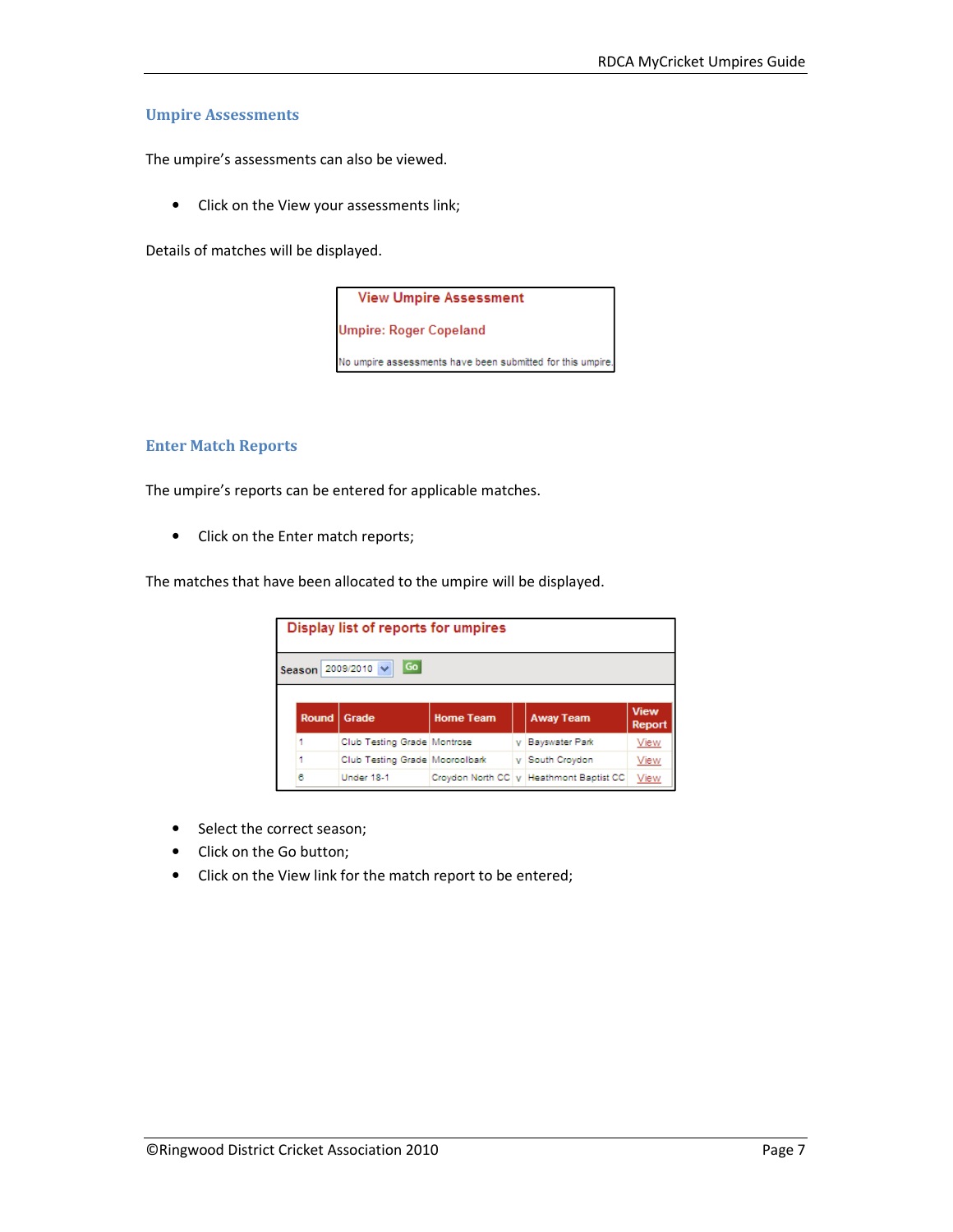The match report will be opened.

| Season 2009/2010 v<br>Round <sup>1</sup><br>Other matches in this round   Montrose v Bayswater Park | Grade Club Testing Grade<br>$\checkmark$ | Go<br>$\checkmark$<br>$\checkmark$                                                                   |                                           |
|-----------------------------------------------------------------------------------------------------|------------------------------------------|------------------------------------------------------------------------------------------------------|-------------------------------------------|
|                                                                                                     |                                          | Ringwood District Cricket Association Inc. - Club Testing Grade<br>Round 1 - Sat 3 Oct 2009 (1:00PM) |                                           |
|                                                                                                     | Montrose<br>Venue: []                    | v<br>Umpires: Umpire1: Roger Copeland                                                                | <b>Bayswater Park</b><br>Match ID: 848408 |
| For Information:                                                                                    |                                          | Please enter the required information and press the submit button                                    |                                           |

• Enter the required information;

When completed:

• Click on the Submit button at the bottom of the screen;

| <b>Playing Times</b>                                                                                                                        |         |  |  |  |
|---------------------------------------------------------------------------------------------------------------------------------------------|---------|--|--|--|
| Time of Start & Finish - 1st Day (Start: Finish: ) 2nd Day (Start: Finish: ) If late - team responsible - Ist Day: Reason: 2nd day: Reason: |         |  |  |  |
| Enter match day start and finish times in HH:MM AM/PM format.                                                                               |         |  |  |  |
|                                                                                                                                             | Day 1   |  |  |  |
| <b>Start Time</b>                                                                                                                           | 1:00 PM |  |  |  |
| <b>Finish Time</b>                                                                                                                          | 6:00 PM |  |  |  |

• Enter the playing times;

| <b>Over Rates</b>                                                               |            |                 |            |                       |
|---------------------------------------------------------------------------------|------------|-----------------|------------|-----------------------|
| Slow Over Rate Penalties: Home Team: Overs: Penalty: Away Team: Overs: Penalty: |            |                 |            |                       |
| о                                                                               |            | <b>Montrose</b> |            | <b>Bayswater Park</b> |
|                                                                                 | 1st Inn    | 2nd Inn         | 1st Inn    | 2nd Inn               |
| <b>Actual Innings Time (minutes)</b>                                            | 245        |                 | 240        |                       |
| <b>Lost Innings Time (minutes)</b>                                              | 15         |                 | lo         |                       |
| <b>Adjusted Innings Time (minutes)</b>                                          | 240        |                 | 240        |                       |
| Overs                                                                           | <b>N/A</b> | <b>N/A</b>      | <b>N/A</b> | <b>N/A</b>            |
| <b>Over Rate (overs/hr)</b>                                                     |            |                 |            |                       |

• Enter the Innings Time for both times;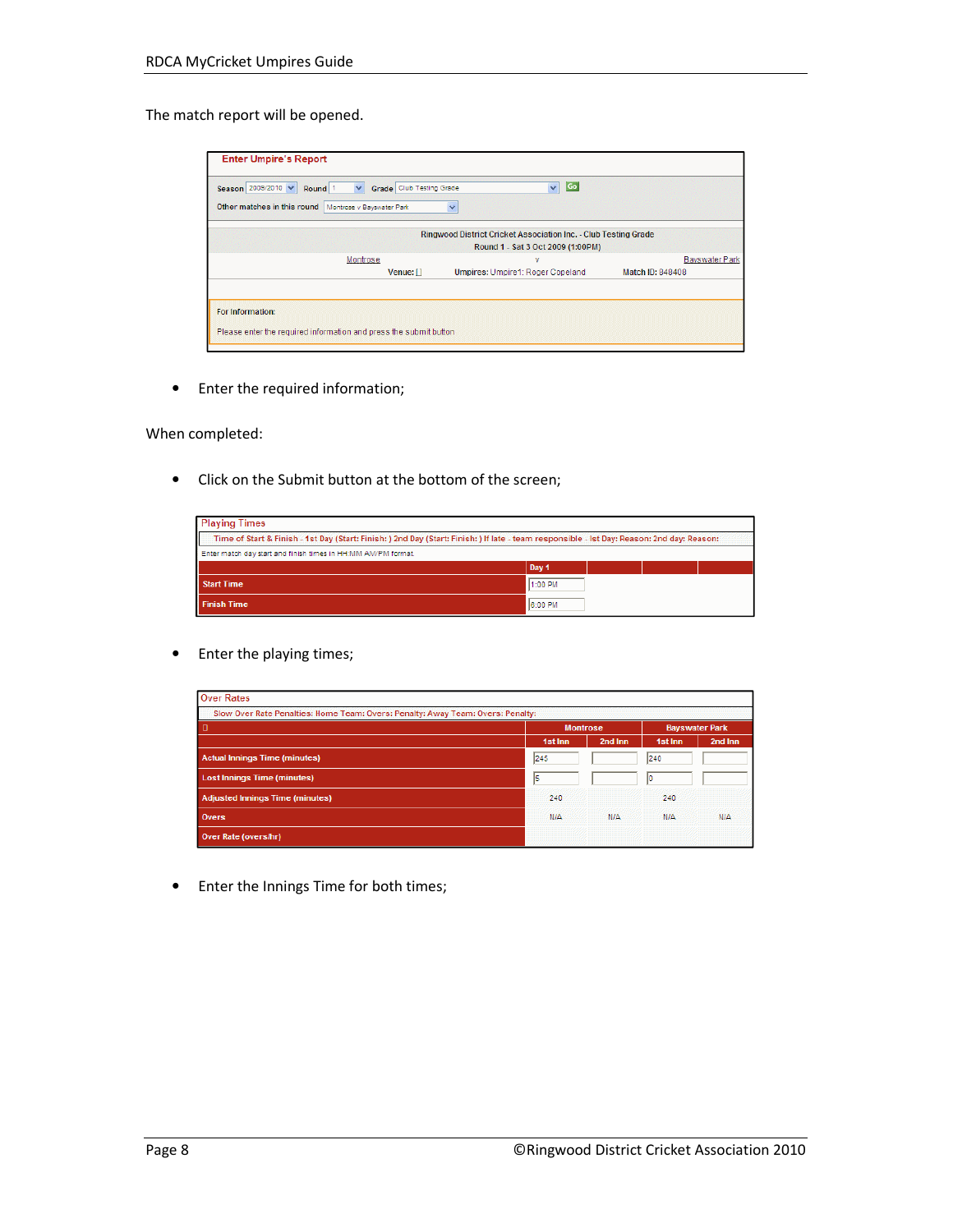#### The Player Votes can be entered.

| <b>Player Votes</b>                                                                                                                                                                           |                                 |
|-----------------------------------------------------------------------------------------------------------------------------------------------------------------------------------------------|---------------------------------|
| Total number of votes that can be given must equal 6.<br>Number of votes that can be given to any player must be between 1 and 3.<br>Number of players that must be given votes must equal 3. |                                 |
| <b>Votes</b>                                                                                                                                                                                  | <b>Player</b>                   |
|                                                                                                                                                                                               | Court, TImothy (Bayswater Park) |
|                                                                                                                                                                                               | Crowe, Colin (Bayswater Park)   |
|                                                                                                                                                                                               | Christou, Arthur (Montrose)     |

- Enter 3 Votes and select the Player;
- Enter 2 Votes and select the Player;
- Enter 1 Vote and select the Player;

Team Assessment for both teams must be entered.

| Spirit of Cricket Rankings to be used are as follows:<br>1-2. Unsatisfactory 3-4. Poor 5-6. Average 7-8. Good 9-10. Excellent |  |             |  |  |  |  |
|-------------------------------------------------------------------------------------------------------------------------------|--|-------------|--|--|--|--|
| Montrose                                                                                                                      |  |             |  |  |  |  |
| Captain's Names                                                                                                               |  | Alex Whelan |  |  |  |  |
| <b>Respect for Umpires</b>                                                                                                    |  | 18          |  |  |  |  |
| Responsibility re Laws                                                                                                        |  | l9          |  |  |  |  |
| Captain's Co-operation                                                                                                        |  | 9           |  |  |  |  |
| Respect for opposition                                                                                                        |  | 18          |  |  |  |  |
| <b>Overall Spirit of Cricket</b>                                                                                              |  | 18          |  |  |  |  |
| Spirit Cricket: General Comments                                                                                              |  |             |  |  |  |  |
| No Issues                                                                                                                     |  |             |  |  |  |  |
|                                                                                                                               |  |             |  |  |  |  |
| Player Incidents - (Refer RDCA Rule 107)                                                                                      |  |             |  |  |  |  |
|                                                                                                                               |  |             |  |  |  |  |
|                                                                                                                               |  |             |  |  |  |  |

- Enter the Captains name;
- Complete all fields by entering a score;
- Enter Spirit of Cricket General Comments;
- Enter Players Incidents;
- Complete the Team Assessment for the other team;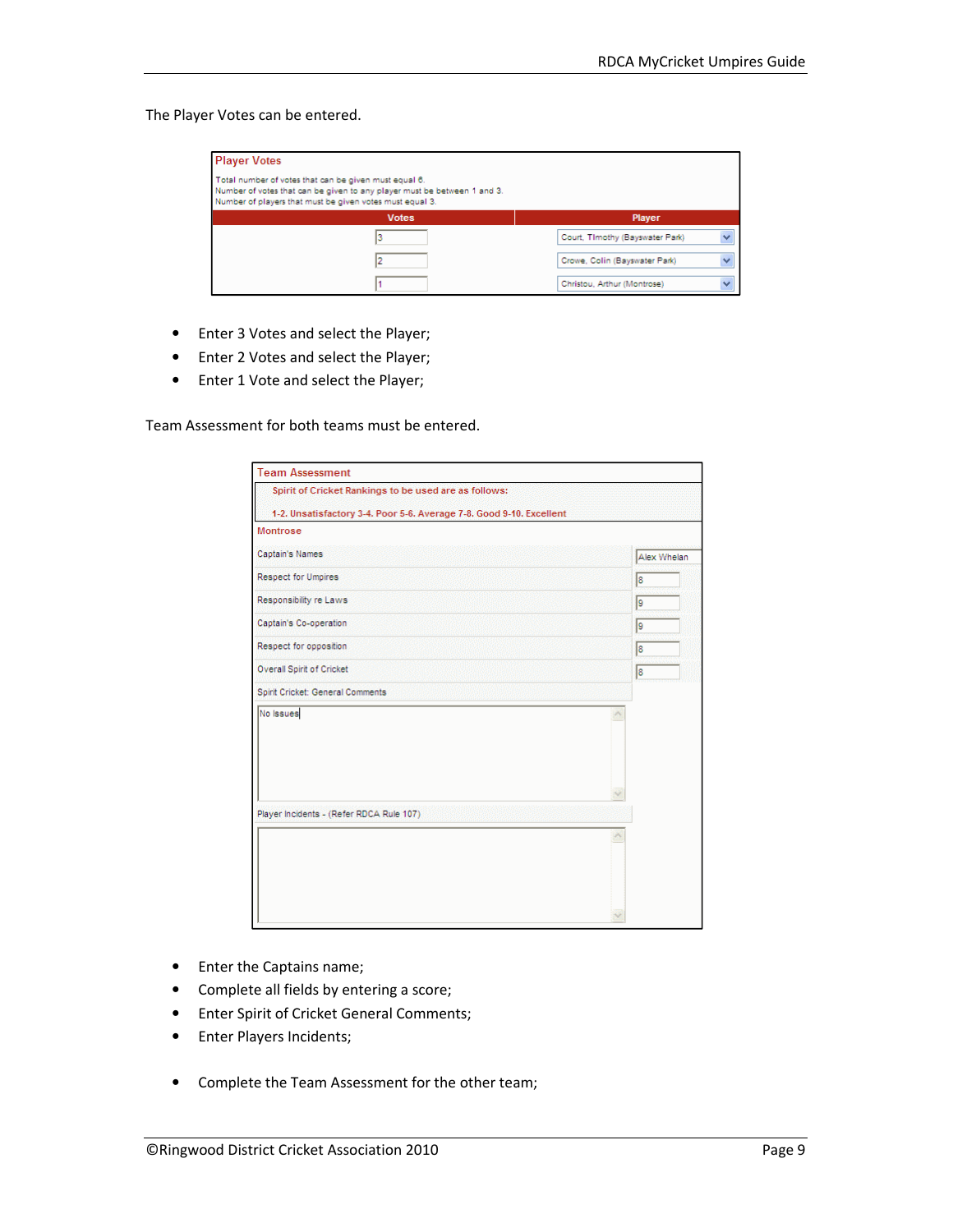The Ground Assessment needs to be entered.

| <b>Ground Assessment</b><br>Rankings to be used are as follows:<br>1. Poor 2. Fair 3. Good 4. Very Good 5. Excellent |            |         |            |         |            |                 |             |             |             |                  |                  |
|----------------------------------------------------------------------------------------------------------------------|------------|---------|------------|---------|------------|-----------------|-------------|-------------|-------------|------------------|------------------|
|                                                                                                                      |            |         |            |         |            |                 | <b>POOR</b> | <b>FAIR</b> | <b>GOOD</b> | <b>VERY GOOD</b> | <b>EXCELLENT</b> |
|                                                                                                                      |            |         |            |         |            | State of Ground | €           | C           | $\odot$     | $\circ$          |                  |
| State of Pitch                                                                                                       | $\bigcirc$ | $\circ$ | $\circ$    | $\odot$ | $\epsilon$ |                 |             |             |             |                  |                  |
| Condition of Stumps (Rule 100)                                                                                       | $\subset$  | $\circ$ | $\circ$    | $\odot$ | C          |                 |             |             |             |                  |                  |
| Pitch Line Markings (Rule 97b)                                                                                       | $\cap$     | €       | $\circ$    | $\circ$ | $\odot$    |                 |             |             |             |                  |                  |
| <b>Boundary Markings</b>                                                                                             | $\subset$  | C       | $\bigcirc$ | $\odot$ |            |                 |             |             |             |                  |                  |

• Select the ratings for the listed criteria;

Match Fines can be entered if necessary.

| <b>Match Fines</b>                                                                                                                                    |          |                  |  |
|-------------------------------------------------------------------------------------------------------------------------------------------------------|----------|------------------|--|
| Note:                                                                                                                                                 |          |                  |  |
| Selecting 'Yes' will result in fines or penalties to the applicable club. If Rule 84 contravened - Rule 86 information to be noted in Umpire Comments |          |                  |  |
| Montrose                                                                                                                                              |          |                  |  |
| Incorrect Cricket Attire (Rule: 78a)                                                                                                                  | No O     | $Yes$ $O$        |  |
| Incorrect footwear (Rule 78b)                                                                                                                         | $No$ $O$ | $Yes$ $O$        |  |
| Requlation stumps in 'UNSUITABLE' condition (Rule 100)                                                                                                | $No$ $O$ | $Yes$ $\bigcirc$ |  |
| Poor line markings (Rule 97b)                                                                                                                         | No O     | $Yes$ $O$        |  |
| Incorrect ball used (Rule 98)                                                                                                                         | No O     | $Yes$ $O$        |  |
| Scoreboard 'NOT' provided (Rule 99)                                                                                                                   | No O     | $Yes$ $O$        |  |
| Late Start (Rule 89)                                                                                                                                  | No O     | $Yes$ $O$        |  |
| Slow Overrate (Rules 84 & 86)                                                                                                                         | No O     | $Yes$ $O$        |  |
|                                                                                                                                                       |          |                  |  |

• Select Yes or No for each option as appropriate;